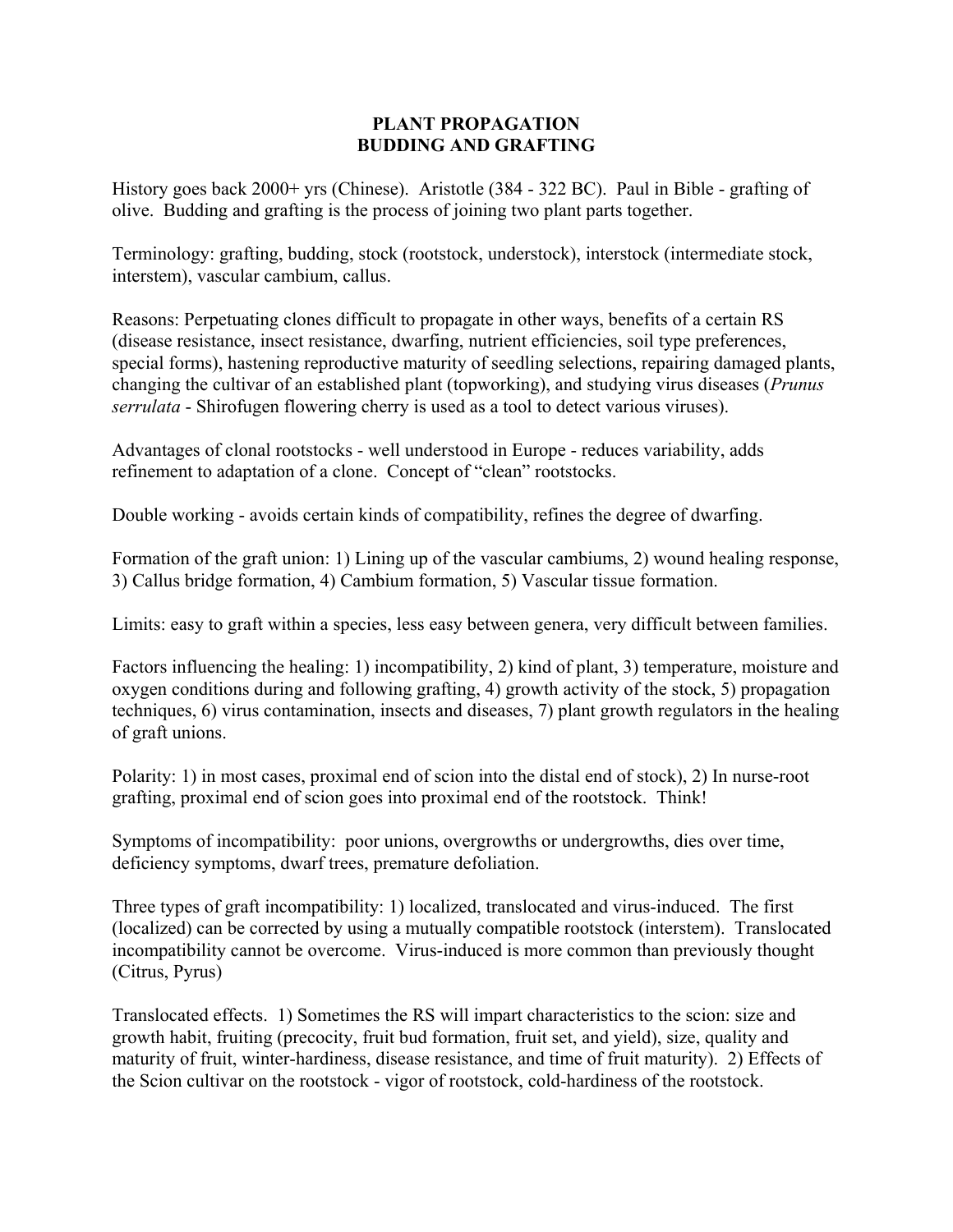Mechanisms for these translocated effects are due to nutritional uptake and utilization, translocation of nutrients and water, and alterations in endogenous growth factors.

Translocated or localized incompatibility - use interstem to compensate for this problem.

Translocated effects. Sometimes the RS will impart characteristics to the scion and vice-versa.

 $\overline{A}$  B  $\overline{A}$  $B = 0K$   $C = OK$   $C = DEAD$ 

 $\overline{C}$ 

 $\frac{\mathbf{A}}{\mathbf{B}}$  $B = OK (LOCALIZED INCOMAPITIBILITY)$  $\mathcal{C}$  $\underline{A}$  $\underline{B}$  = dead (TRANSLOCATED INCOMPATIBILITY

Timing. Most grafting takes place at the time of bud break. Most budding takes place in June. Roses are June T-budded. Pecans are patch budded or whip grafted in the end of March or first of April. Grafting - collect the wood in winter, store moist and cold (32 degrees F).

Splice, whip and tongue, veneer and side grafts, saddle, cleft, cutting grafts, double working, root grafting, bareroot grafting.

## **ROOTSTOCKS FOR ORNAMENTALS PRODUCTION AND USE IN THE SOUTHEASTERN UNITED STATES.**

The following is adapted from a presentation by Dr. J.C. Raulston, NCSU Arboretum, Raleigh, NC, made at the International Plant Propagators Society (IPPS) conference, Charleston, SC, November 8, 1995.

Root survival is perhaps the single most important factor determining adaptation of species to a specific environment. As temperatures rise, respiration rates increase which create a requirement for more oxygen to permit root survival. Sudden flooding of poorly drained soils during maximum temperature periods can create temporary, but quickly fatal, anaerobic conditions for roots at the time of peak oxygen demand. This situation is unique to the southeastern U.S. as soils in southwest and western states are dry (and well aerated) at periods of high temperatures, and central and northeast areas are cooler when rains occur. In addition, modern container production with carefully formulated media of coarse texture and rapid drainage allows simple, successful production of plants with fragile root systems which often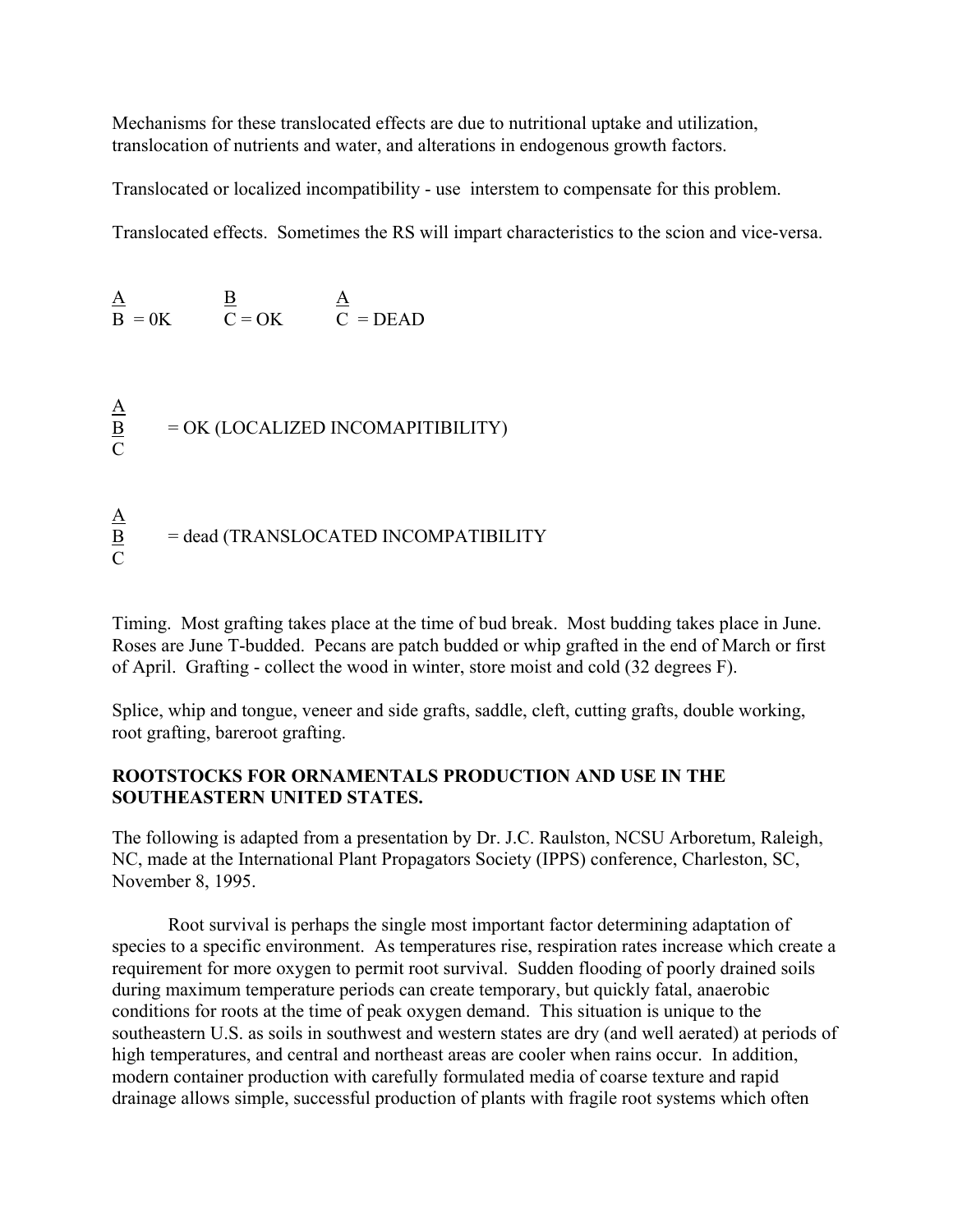cannot be subsequently grown easily in landscape soils of the production region. Prominent examples include many Ericaceous plants and such native and exotic taxa as *Franklinia alatamaha*, *Gordonia lasianthus*, *Ilex* X meserve ("Blue Hollies"), and *Taxus* X *intermedia*.

Grafting is used to produce plants which combine aerial portions of superior ornamentals with adapted and tolerant root systems suitable for the area of production. The majority of such grafting is used in fruit production where an economic product permits the extra costs of such specialty propagation. Very little research has been conducted on potential rootstocks specifically for ornamental plants in the southeastern U.S. due to the lack of commercial grafting operations in the region, the lack of such specific skills among most academic researchers, and the time and expense to conduct such long-term trials on "minor" crops.

Commercial grafting firms in the Pacific northwest and the northeast are not aware of the potential problem and often use rootstocks which work well in those areas, but are failures when planted in the southeastern U.S. A prime example is the use of Abies balsamea or fraseri seedlings for all fir grafting (due to low costs and ready availability as major Christmas tree species ). These are the two weakest roots system firs in existence and such grafted plants never survive the first month of wet summer conditions here. In early years after its introduction, *Cornus* X 'Eddies White Wonder' was grafted in the Pacific northwest on *C. nuttallii* which cannot be grown in the Southeast, leading early researchers to believe the scion cultivar could not be grown in the east. Many other such examples exist.

The following list contains theoretical proposed graft rootstock:scion combinations for research and production trials. The listing has been formulated from observation of plant behavior at The NCSU Arboretum, in other gardens around the world, and native habitats of many of the species. The plants listed first (before the hyphen) are taxa which have been observed to have more tolerance to hot, wet southeastern U.S. soils than average species of the genera and therefore have potential for understock use. The plants listed following the hyphen are those which have ornamental value, but have been observed to have survival problems in poorly drained situations and therefore would be the scion stock.

In a few cases, bigeneric combinations have been proposed where tolerant species do not exist within the problem genera. Bigeneric grafts are usually less successful than interspecific grafts, but enough successful combinations have been achieved to warrant trial. An asterisk is used after the proposed combination where promising trial grafting work has been conducted at The NCSU Arboretum or observed elsewhere.

*Abies firma* - for other Abies taxa\* *Acer japonicum* or *palmatum* - *Acer circinatum* and *A. macrophyllum Acer rubrum* - for *Acer pentaphylla*\* *Acer saccharum* - for *Acer griseum*\* *Arbutus unedo* - for *Arbutus arizonica*, *mensiesii*, and *texana*. *Baccharis halimifolia* - for *Baccharis pilularis Betula nigra* - for other *Betula* taxa\* *Calycanthus floridus* - for *Calycanthus occidentalis Ceanothus* X *pallidus* or *americanus* - for west coast or Mexico *Ceanothus* taxa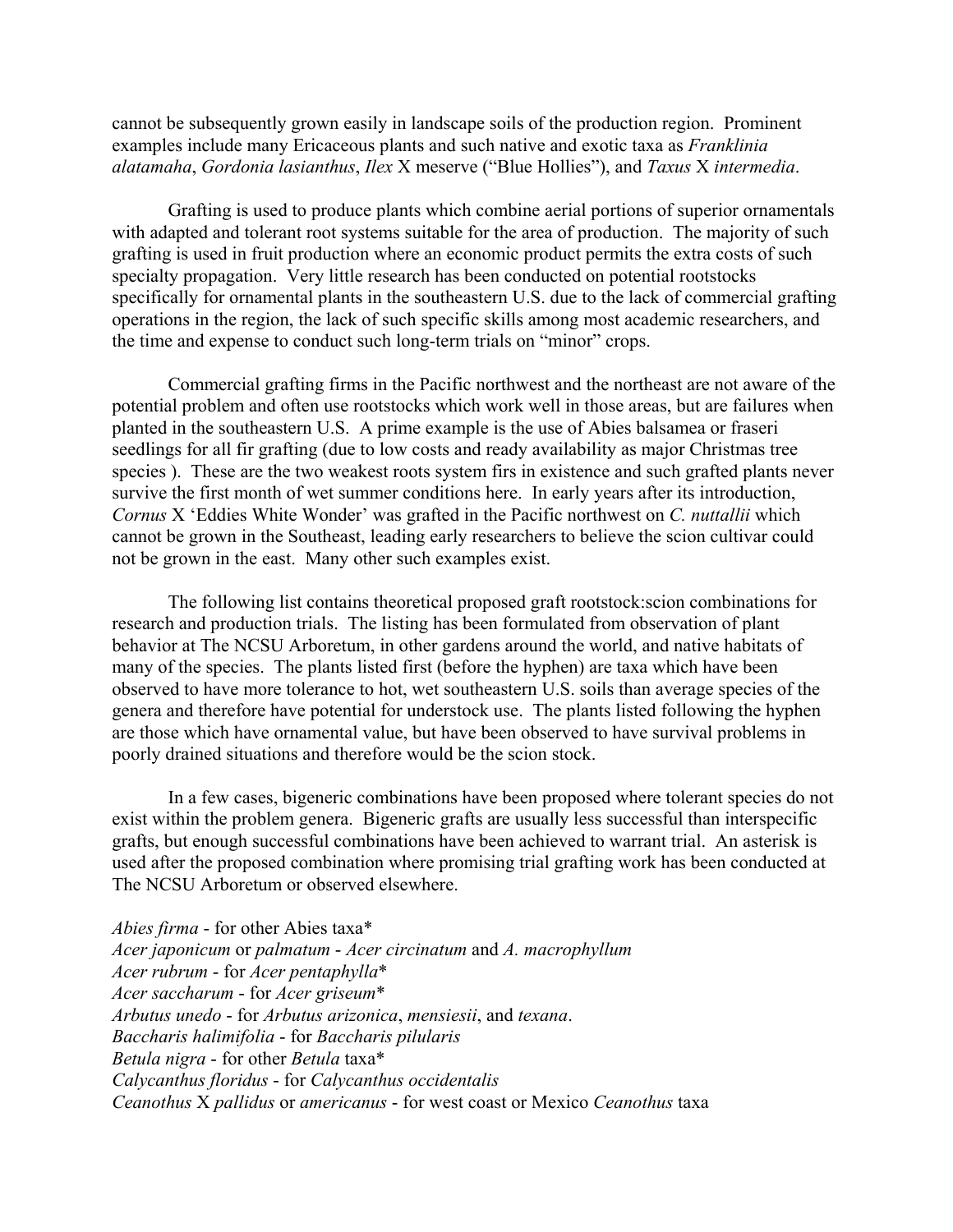*Cercis canadensis* or *chinensis* - for *Cercis griffithii*, *occidentalis*

*Chamaecyparis pisifera* or *thyoides* - for *Chamaecyparis lawsoniana* and *nootkatensis* cultivars

*Chitalpa* (*Catalpa* X *Chilopsis* hybrids) - for *Chilopsis linearis*

*Cornus florida* - for *Cornus nuttallii* and C. X 'Eddie's White Wonder'

*Crataegus aestivalis* - for other *Crataegus* taxa

*Cupressus bakeri* or *glabra* - for *Cupressus sempervirens* 'Swane's Golden'.

*Eleagnus X ebbengii* or *pungens* - for *Elaeagnus angustifolia*

*Fagus grandifolia* - for *Fagus sylvatica* cultivars; trial on *Nothofagus* spp. ??

*Garya ovata* var. *lindheimeri* - for *Garrya elliptica* 'James Roof'.

*Photinia X fraseri* - for *Heteromeles arbutifolia*

*Ilex* X 'Nellie Stevens' - for *Ilex aquifolium* and *I*. X *meserveae* ("Blue Hollies")

*Itea chinensis* - for *Itea illicifolia*

*Kalmia latifolia* - for *Kalmia cuneata* and *microphylla*

*Magnolia virginiana* - for *Magnolia sieboldii* and *wilsonii*

*Myrica cerifera* - for *Myrica californica*

*Picea abies*, *omorika*, or *orientalis* - for *Picea brewerana*

*Pieris japonica* - *for Pieris floribunda*

*Pinus glabra*, *pinea*, *sylvestris*, or *virginiana* - for *Pinus edulis*, *muricata* (2 needle pines) *Pinus palustris*, *serotina*, *rigida* or *taeda* - for *Pinus albicaulis*, *aristata*, *flexilis*, *torreyana* (5 needle pines

*Playtcladus orientalis* - for *Microbiota decussata* (unlikely bigeneric graft but only possibility for south)

*Pseudolarix amabilis* - for *Larix* taxa (unlikely bigeneric graft but only possibility for Larix in south)

*Quercus virginiana* - for numerous west coast and Mediterranean evergreen *Quercus* species. *Raphiolepis umbellata* - for *Raphiolepis indica* taxa

*Rhododendron chapmanii* - for small-leaved evergreen *Rhododendron* taxa; trial for *Kalmiopsis leachiana*??

*Sorbus alnifolia* - for other Sorbus taxa

*Spirea sp*. - for *Holodiscus discolor* (unlikely bigeneric graft, understock suckering impractical also).

*Stewartia monadelpha*, *koreana*, or *pseudocamellia* - for *Stewartia malacodendron* and *ovata*. *Styrax americanus* or *japonicus* - for *Styrax hemsleyana*, *obassia*, *officinalis*, *officinalis californicus*, *platanifolia*, *texana*, and *youngae*

Syringa oblata var. dilatata - for Syringa vulgaris cultivars

*Taxus chinensis* - for *Taxus* X *intermedia* cultivars

*Tsuga canadensis* or *sieboldii* - for *Tsuga caroliniana*, *heterophylla* and *mertensiana*

Successful combinations from the above potential grafting/rootstock trials would make possible the successful landscape cultivation many new ornamental plants currently impractical or impossible to growth the the humid, warm climate of the south and southeast. There is an industry conception that grafted plants are a commodity of the past with increasinly unavailable skills needed and greater costs than for cutting production of clonal taxa. This statement is gnerically true for mass market crops, but for a number of plants grafting may be the only feasible way to use certain taxa in this region. Kowledge of graft combination feasibility would create opportunities for development of regional specialty propagation nurseries to fill the